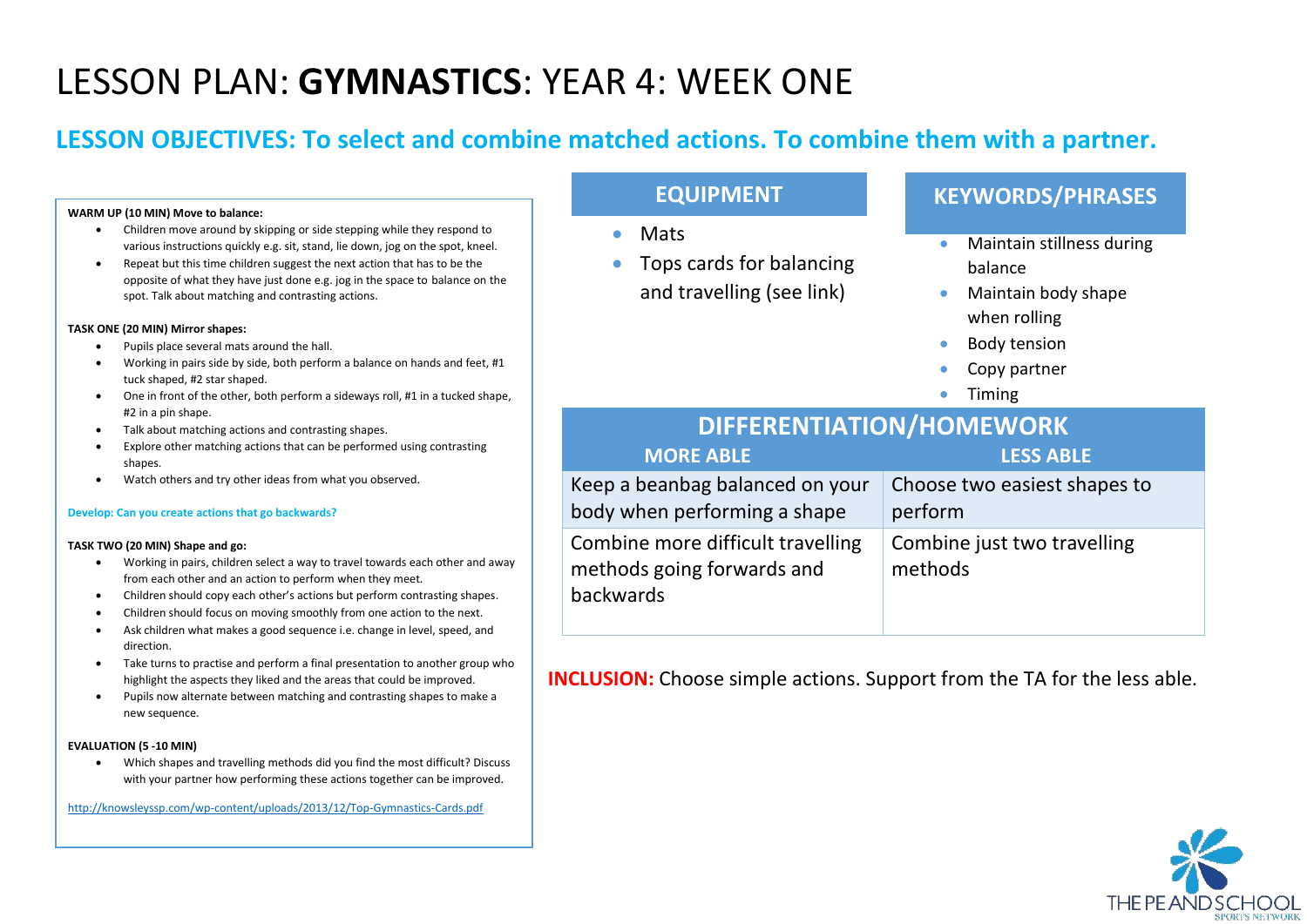# LESSON PLAN: **GYMNASTICS**: YEAR 4: WEEK TWO

## **LESSON OBEJCTIVES: To show awareness of obstacles and use steps and jumps to clear them. To combine travelling and balancing.**

#### **WARM UP (10 MIN) Grow tall:**

#### **Children place equipment in the working area ready to use**

- Children to travel in and out of the apparatus avoiding contact with it and other children.
- On the teachers command children stop, make contact with the floor, mat or apparatus and stretch away from it.
- Repeat stretching different parts each time depending on the teacher's instructions.
- Let them choose which body part they stretch away from the apparatus that they make contact with.

#### **TASK ONE (20 MIN) Body parts:**

- While moving around the hall, children explore different ways of travelling over, under, through and around changing levels as they move.
- Explore high balances on the apparatus or in contact with it.
- Repeat exploring low balances. What is the difference between the number of body parts in contact with the floor/apparatus when performing high and low balances?
- Can children move smoothly from a high balance to a low to a high? Which linked moves are best?

**Develop: Can they attempt alternate actions on and off the apparatus?**

#### **TASK ONE (20 MIN) Travel and balance:**

- Children choose their own travelling and balancing actions to form a sequence that includes high and low levels.
- Can they alternate the use of levels?
- How do they work with the apparatus and other children to form a sequence that works?
- Children work in pairs taking turns to lead and copy their partners travel and balance sequence.
- Ask them to give feedback about what they liked about their partners actions and what they could improve before switching roles.

#### **EVALUATION: (5 – 10 MIN)**

• Can you remember the number of steps you needed between each obstacle? How did you maintain the ability to copy your partner?

#### <http://knowsleyssp.com/wp-content/uploads/2013/12/Top-Gymnastics-Cards.pdf>

## **EQUIPMENT**

- Mats
- **Benches**
- Gym tables
- Gym horse
- Hoola hoops
	- Tops cards for balancing and travelling (see link)

## **KEYWORDS/PHRASES**

- Head up
- Fast arms
- Keep on the balls of your feet
- Arms out for balance
- High level
- Low level

| <b>DIFFERENTIATION/HOMEWORK</b>                        |                                          |  |
|--------------------------------------------------------|------------------------------------------|--|
| <b>MORE ABLE</b>                                       | <b>LESS ABLE</b>                         |  |
| Travel and balance along the<br>underside of the bench | Balance on lower level<br>apparatus/mats |  |
| Put longer sequences together                          | Put shorter sequences together           |  |

**INCLUSION:** Choose simple one footed balances and easier travelling methods.

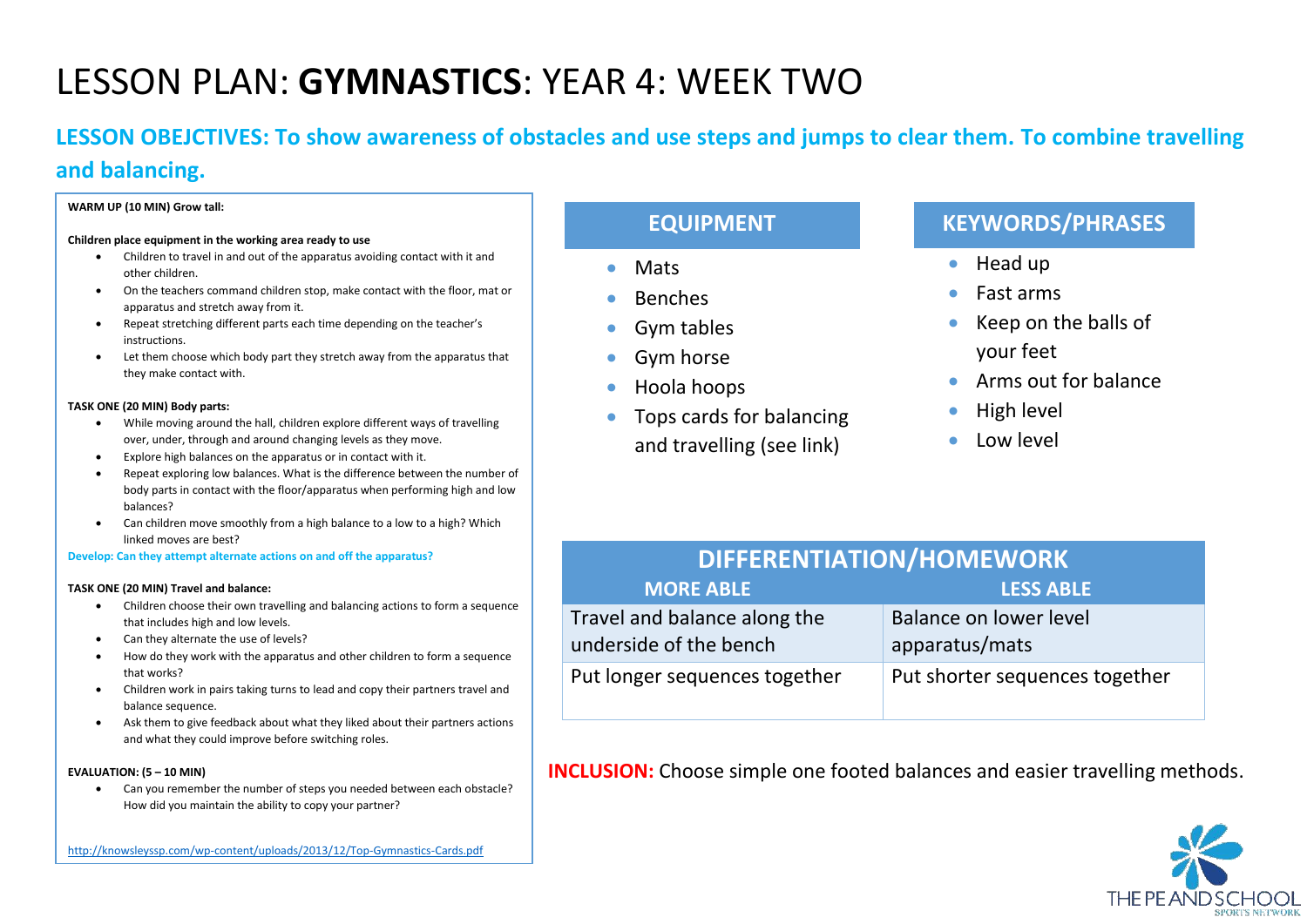# LESSON PLAN: **GYMNASTICS**: YEAR 4: WEEK THREE

**LESSON OBJECTIVES: To balance and travel using combinations of body parts. To combine balance and travelling actions to make a** 

#### **sequence.**

#### **WARM UP (10 MIN) Make a shape:**

#### **Children place equipment in the working area ready to use**

- Travel in and around the apparatus and on command jump to make a wide shape. Repeat with narrow shapes and balances so body parts are far apart and/ or close together.
- Play the 'Matching' game. Working in pairs pupils take turns to mirror their partner's shapes.

#### **TASK ONE (20 MIN) Points and patches:**

- Using a selection of benches, balance beams and ropes, ask the children to explore travelling/dynamic balance.
- In small groups, allow children enough time to explore their piece of apparatus before rotating them round to explore a different piece.
- Explore different ways of balancing using lines, ropes, benches and/or beams: Walk forwards, sideways and backwards on flat feet and tip-toes Walk forwards: Lifting knees up and flicking heels to bottom up behind Walk forwards: Lifting legs up straight out in front of body.
- Can the children come up with other challenging ways of moving along the bench/beam?
- Recap with the children patches and points of the body? Patches – Are large parts of the body: Back, stomach, bottom and shoulders. Points – Are small parts of the body: Feet, knees, hands, elbows and head.
- In pairs explore asymmetrical balances on large patches and on small points, using the apparatus.

**Develop: With a partner practise 'matching' each other's ways of travelling.**

#### **TASK TWO (20 MIN) Put them together**

- Link balancing high, travelling and balancing low with body parts far apart to form a sequence. Practise and perform to a partner.
- By leading and following a partner, match each other's sequences. Repeat the session focussing on body parts being close together.
- Take turns to teach your sequence to another pair.
- Join up and create a sequence in a group of four.
- Perform the joined up sequence to another group of four who give feedback before switching roles.

#### **EVALUATION:**

• Discuss what you could add to your sequences if you were to perform them again.

| <b>EQUIPMENT</b>                                                   | <b>KEYWORDS/PHRASES</b> |
|--------------------------------------------------------------------|-------------------------|
| <b>Balance pictures</b><br>$\bullet$                               | Control                 |
| <b>Benches</b><br>$\bullet$                                        | <b>Stillness</b>        |
| Mats<br>$\bullet$                                                  | Clear shapes            |
| Gym horse<br>$\bullet$                                             | Long shapes             |
| Gym tables<br>$\bullet$                                            | Combine                 |
| Tops cards for balancing<br>$\bullet$<br>and travelling (see link) | Straight shape          |
| Skipping ropes<br>$\bullet$                                        |                         |

| <b>DIFFERENTIATION/HOMEWORK</b>                    |                                      |  |
|----------------------------------------------------|--------------------------------------|--|
| <b>MORE ABLE</b>                                   | <b>LESS ABLE</b>                     |  |
| Use more complex shapes and<br>travelling methods  | Choose easier balances               |  |
| Combine several balances and<br>travelling methods | Combine two shapes with a<br>balance |  |

**INCLUSION:** Use simple balances. Balance while being supported.

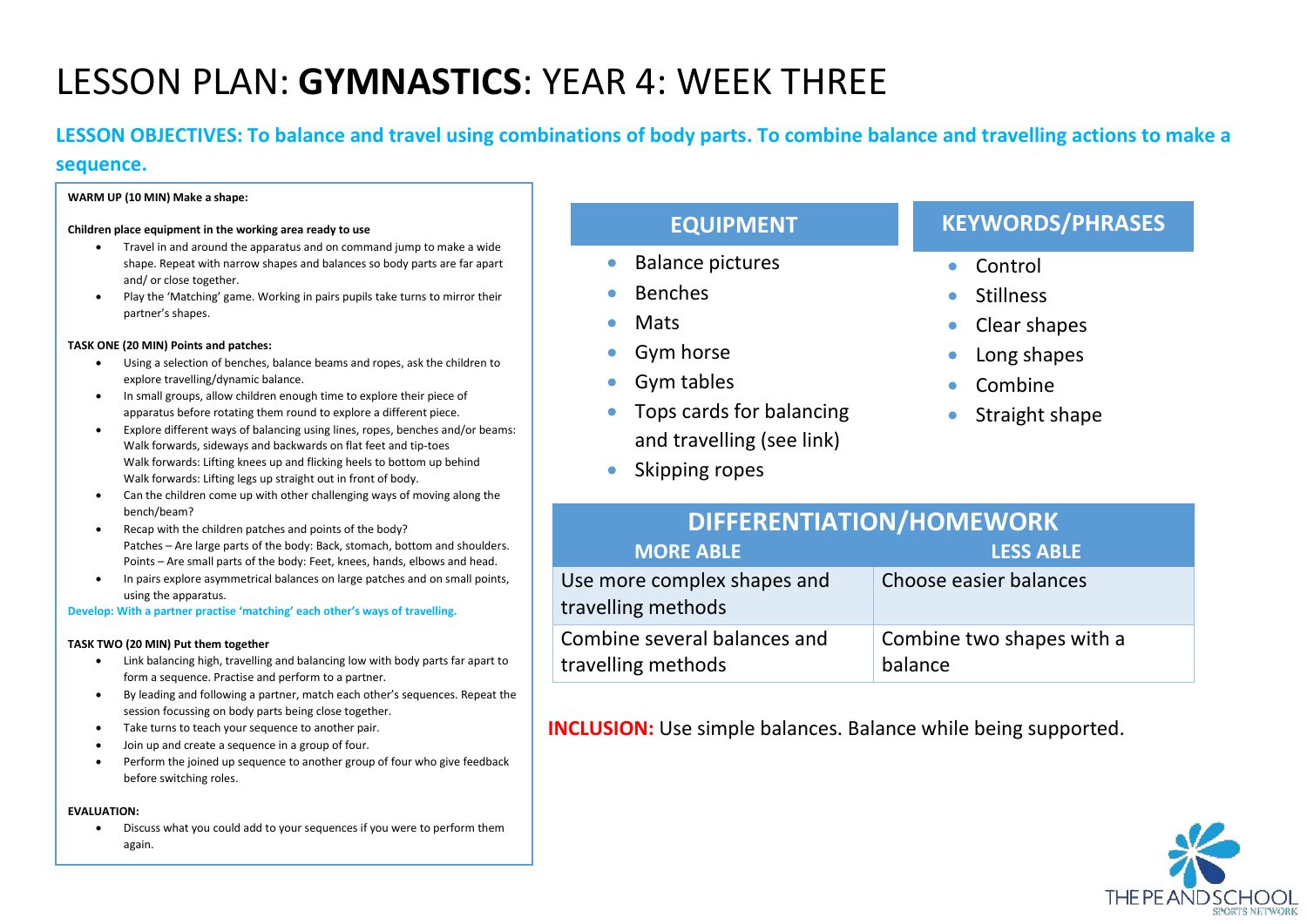# LESSON PLAN: **GYMNASTICS**: YEAR 4: WEEK FOUR

## **LESSON OBJECTIVES: To jump in a variety of ways and land safely. To combine jumping with travelling.**

#### **WARM UP (10 MIN) Animals:**

#### **Children place equipment in the working area ready to use**

- Take the children on an imaginary trip to the zoo.
- On command move around like different animals: Zebra - Gallop round with one leg remaining in front, change leading legs and repeat.

Kangaroo - On toes with legs together, jumping around.

Giraffe - Standing stretching very tall, walking with high legs and giant strides. Gorilla - Side stepping, repeating on both sides.

Crab - Sit on bottom, hands flat on floor, lift bottom and walk forwards.

#### **TASK ONE (20 MIN) Jumping by numbers:**

- Recap the 3 stages of jumping and what makes a good jump? Recap the 5 jump classifications? Who can remember them all?
- 2 feet 2 feet, 2 feet 1 foot, 1 foot 2 feet, 1 foot same foot, 1 foot other foot.

Shape Jumps: Straight, tuck and star. More able may also do straddle and pike. Partner assisted shape jumps: Including straddle and pike Rotation: 180 and 360 degrees

1 foot – 1 foot: Cat leap and scissor leap.

• Using benches and other available small apparatus, no higher than the children's average hip height, ask the children to explore jumps: Using shapes on and off the apparatus Using rotation on and off the apparatus Using leaps along or over the apparatus.

#### **TASK TWO (20 MIN) Combinations:**

- In pairs, revise sequence from last week; adapt the sequence to accommodate a piece of apparatus.
- Concentrate on using different levels, directions, speeds and pathways to improve the variety and flow of the sequence. Perform together facing each other in a mirror formation, start apart and move together.
- Allow children time to remember, repeat and practise their sequence before performing to another pair who give feedback before switching roles.

#### **EVALUATION**

• Tell me some safety points to landing? Bend your knees, arms out for balance, head up and concentrating.

<http://knowsleyssp.com/wp-content/uploads/2013/12/Top-Gymnastics-Cards.pdf>

## **EQUIPMENT**

- Gym horse
- Benches
- Gym tables
- Mats
- Tops cards for jumping (see

### link)

## **KEYWORDS/PHRASES**

- Head up
- Bend your knees
- Arms out for balance
- Land with feet apart
- Land on flat of fee
- Stillness
- Control

| <b>DIFFERENTIATION/HOMEWORK</b>                       |                                |  |
|-------------------------------------------------------|--------------------------------|--|
| <b>MORE ABLE</b>                                      | <b>LESS ABLE</b>               |  |
| Use small hurdles during task 1                       | Use less complex jumps         |  |
| Use more complex jumps and<br>land on one/weaker foot | Use less actions in a sequence |  |
| Combine several jumps together<br>in a sequence       |                                |  |

**INCLUSION:** Use one simple jump. The use of TA for extra support.

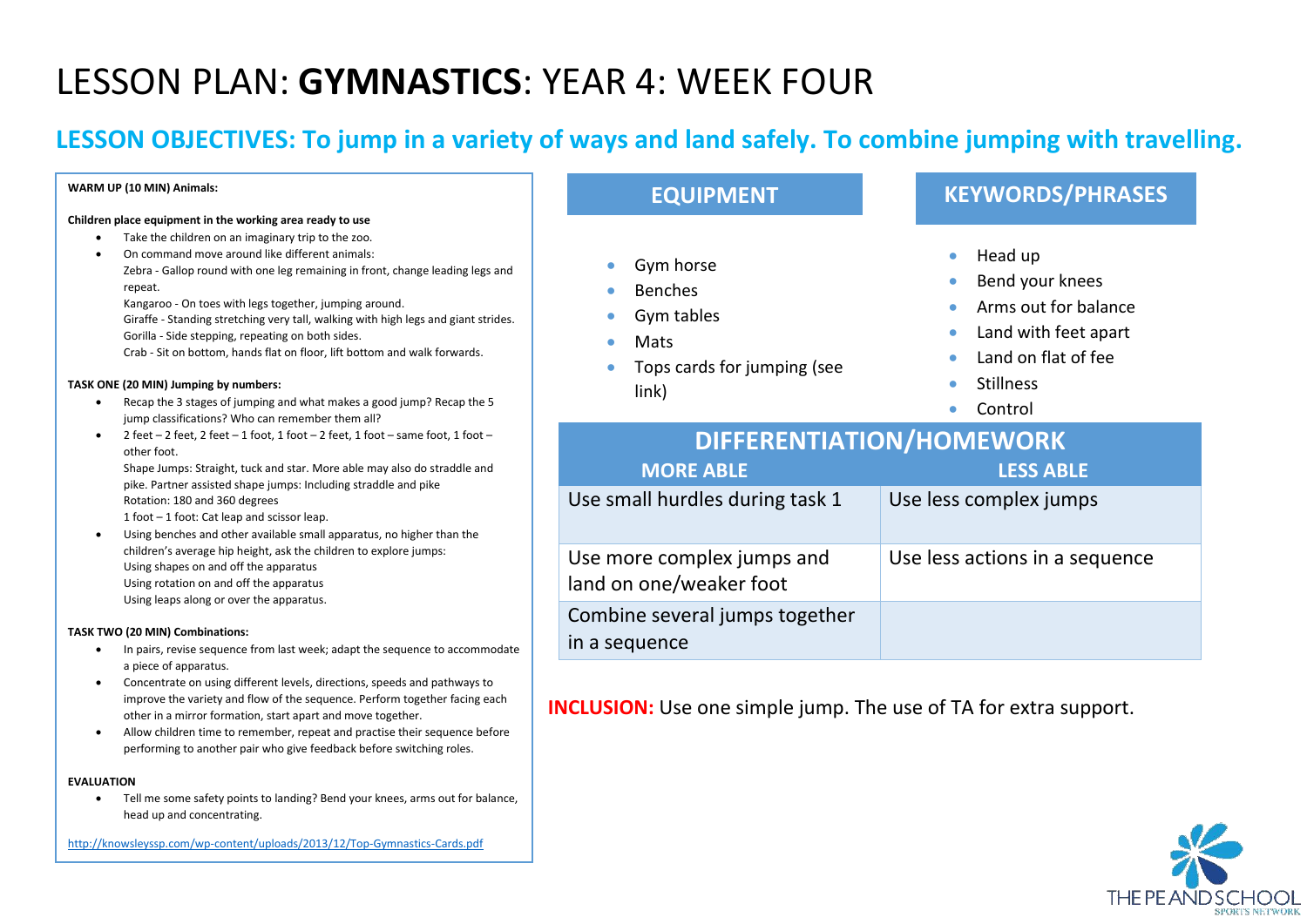# LESSON PLAN: **GYMNASTICS**: YEAR 4: WEEK 5

## **LESSON OBJECTIVES: To roll on, select and combine ways of rocking and rolling with travelling.**

#### **WARM UP (10 MIN) Musical body parts:**

#### **Children place equipment in the working area ready to use**

- Children travel to lively music (run, hop, jump, skip) and when the music stops touch the floor with a body part shouted out by the teacher.
- Children sit with their legs out in front of them, so their legs are tense. Introduce the concept of rocking by asking them to rock from side to side in this position. Legs should stay together.

#### **TASK ONE (20 MIN) Forward rollers:**

- How else can you rock from side to side? E.g. from foot to foot.
- On mats experiment on the back and on the tummy.
- What other directions can you rock in? E.g. forwards to backwards.
- Develop rocking into rolling e.g. can the children rock from side to side on their back then perform a log roll? Ask the children what shape they are in when performing this i.e. narrow shape.
- Can children rock forwards to backwards into standing?
- Watch other children and copy their ideas.

#### **Extension: Forward roll**

• Make sure hands are flat on floor, head is tucked under, weight taken on hands and shoulders, not head and neck. Lift hips up to create momentum, round back to roll smoothly onto your back (do not place your head onto the mat). Children can roll onto their side to make it easier.

#### **TASK TWO (20 MIN) Rock and roll:**

- Demonstrate ways to rock and roll across the mat.
- Travel around the mat sideways. How do you turn travelling actions you know into sideways action? Link with rocking and rolling across the mat.
- Encourage linking movements to join the two parts together.
- Practise, perform and refine. Repeat as a final presentation.
- Select and link three different ways of moving across the mat. Include a sideways action, a rock into a roll and a forward or side roll.
- Use apparatus to roll off (benches).
- Show your sequence to another pupil who gives feedback before switching roles.

#### **EVALUATION**

• Discuss how you challenged yourself to make your rolls more difficult.

<http://knowsleyssp.com/wp-content/uploads/2013/12/Top-Gymnastics-Cards.pdf>

## **EQUIPMENT**

- Music
- Mats
- Benches
- Gym tables
- Tops cards for rolling (see link)

## **KEYWORDS/PHRASES**

- Tense body
- Straight arms & legs
- Point fingers and toes
- Maintain position/shape when rolling
- Head and knees tucked in during forward roll

| <b>DIFFERENTIATION/HOMEWORK</b>                          |                                |  |
|----------------------------------------------------------|--------------------------------|--|
| <b>MORE ABLE</b>                                         | <b>LESS ABLE</b>               |  |
| Complete a forward roll                                  | Perform rolls on mats          |  |
| Combine several rolls together in<br>a sequence          | Complete a side roll           |  |
| Roll with a beanbag between your<br>hands, knees or feet | Use less actions in a sequence |  |

**INCLUSION:** Children choose easiest rolls for them. Support from TA.